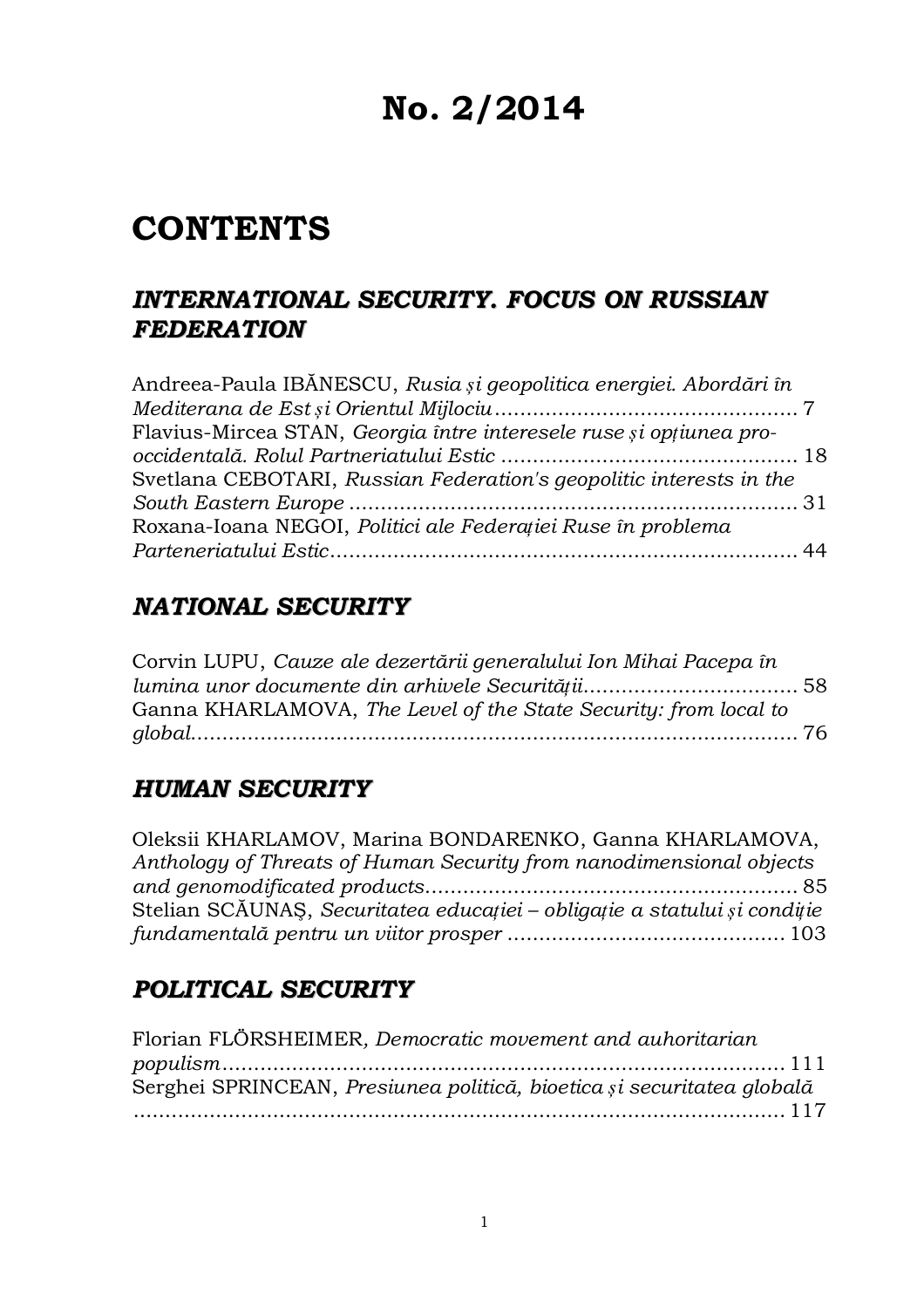# *MILITARY STUDIES*

| Luciana-Flavia PUCEA, Cooperarea europeană în domeniul                |  |
|-----------------------------------------------------------------------|--|
|                                                                       |  |
| Eugen STRĂUȚIU, Forțele militare în regiunea transnistreană. Evaluări |  |
|                                                                       |  |
| Nicoleta Anne-Marie MUNTEANU, Operația mass-media și operațiile       |  |
| militare moderne. Cooperarea civili-militari (CIMIC) 151              |  |

# *GEOPOLITICS*

| Vasile TABĂRĂ, Rolul NATO în realizarea securității și apărării  |  |
|------------------------------------------------------------------|--|
|                                                                  |  |
| Dănuț-Florin SANDOVICI, Reacția statelor occidentale față de     |  |
| "Primăvara Arabă" – între expectativă și angajare selectivă  169 |  |

# *DIPLOMACY AND INTERNATIONAL LAW*

| Valentin - Stelian BĂDESCU, Problematici de securitate în zonele    |
|---------------------------------------------------------------------|
| martitime nesupuse jurisdicției naționale. Protecția mediului și    |
|                                                                     |
| Lucian GIURA, Maura-Geraldina GIURA, Cauzele și ecoul internațional |
| al demisiei cancelarului Willy Brandt. Perspectiva diplomatică      |
|                                                                     |
| Radu TABĂRĂ, Sancționarea crimelor de război în antichitate și evul |
|                                                                     |

# *BOOK REVIEWS*

Eugen STRĂUȚIU, *Mobilizare și protest, Editura Universității "Lucian Blaga" din Sibiu, 2013 (autor Ionel Nicu Sava)*................................. 211

### *EVENTS*

```
RAPORT cu privire la desfăşurarea Conferinţei Internaţionale "Ştiinţe
Politice, Relaţii Internaţionale şi Studii de Securitate" (ediţia a VIII-a,
Sibiu, 23-25 mai 2014)........................................................................213
```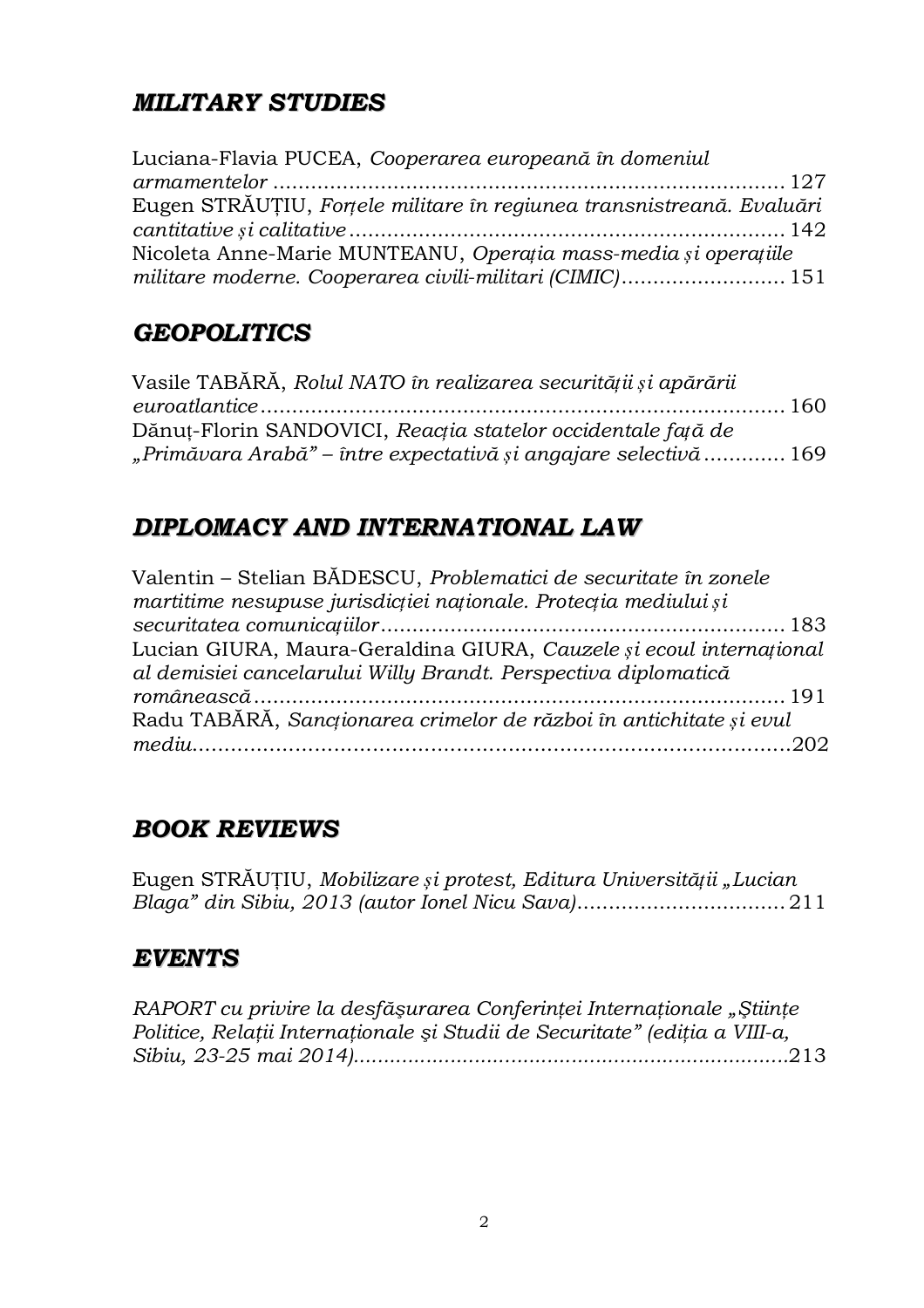*Andreea-Paula IBĂNESCU Middle East Political and Economic Institute of Bucharest*

| RUSIA ȘI GEOPOLITICA ENERGIEI. ABORDĂRI ÎN MEDITERANA DE EST ȘI |                                                                                                                                                    |
|-----------------------------------------------------------------|----------------------------------------------------------------------------------------------------------------------------------------------------|
| <b>ORIENTUL MIJLOCIU</b>                                        |                                                                                                                                                    |
| <b>Title:</b>                                                   | <b>RUSSIA AND THE GEOPOLITICS OF ENERGY. APPROACHES</b>                                                                                            |
|                                                                 | IN MIDDLE EAST AND EASTERN MEDITERRANEAN                                                                                                           |
| Abstract:                                                       | assessing Russia's post-1990 availability and the current<br>Bv                                                                                    |
|                                                                 | encumbrances/challenges met in influencing the energy dynamics in both                                                                             |
|                                                                 | the Eastern Mediterranen and the Middle East, one reflects the objective of                                                                        |
|                                                                 | this analysis. The purpose is to substantiate what motivates Russia to                                                                             |
|                                                                 | propel sedulous intercessions within the geopolitical jockeying and to what                                                                        |
|                                                                 | extent the regional gamesmenship and the political infightings refer to                                                                            |
|                                                                 | Russia's<br>international<br>weight.<br><i>The</i><br>analysis<br>extols<br>regional                                                               |
|                                                                 | interdependencies and trans-continental projects (connecting Central                                                                               |
|                                                                 | Asia-the Caucasus-Europe or Central Asia-the Middle East-Europe), as                                                                               |
|                                                                 | it may disclose Russia's manifold undertakings for precluding the                                                                                  |
|                                                                 | functionality of these emulous corridors.                                                                                                          |
|                                                                 | The aim is to persevere in several potential scenarios, by following an                                                                            |
|                                                                 | analysis vector from general-to-particular, regarding Russia's position in                                                                         |
|                                                                 | the Middle East and the conceivable emergence the region may stand to                                                                              |
|                                                                 | witness in terms of energy geopolitics. One should therefore consider                                                                              |
|                                                                 | premises like the impact of an arguable North-South axis, the viability of<br>Iran's envisioned energy pipelines and Russia's afferent impact. The |
|                                                                 | political, strategic and energy volatility of the Middle East requires chiefly                                                                     |
|                                                                 | a transversal approach to Russia's bilateralism with several regional                                                                              |
|                                                                 | actors like Iran and Syria, or Cyprus and Greece.                                                                                                  |
| <b>Keywords:</b>                                                | Russia, the Middle East, the Eastern Mediterranean, Pipelines,                                                                                     |
|                                                                 | <b>Geopolitical vectors, Strategic corridors</b>                                                                                                   |
| Contact                                                         |                                                                                                                                                    |
| details of the                                                  | E-mail: ap.ibanescu@mepei.com                                                                                                                      |
| authors:                                                        |                                                                                                                                                    |
| <b>Institutional</b>                                            |                                                                                                                                                    |
| affiliation of                                                  | <b>Middle East Political and Economic Institute</b>                                                                                                |
| the authors:                                                    |                                                                                                                                                    |
| <b>Institutions</b>                                             | Quadra Place, Str. Fabricii 47, Ap. B32, București                                                                                                 |
| address:                                                        | Website: www.mepei.com                                                                                                                             |

*Flavius-Mircea Stan University of Bucharest Faculty of History*

#### **GEORGIA ÎNTRE INTERESELE RUSE ŞI OPŢIUNEA PRO-OCCIDENTALĂ. ROLUL PARTENERIATULUI ESTIC**

| <b>Title:</b> | <b>GEORGIA BETWEEN THE RUSSIAN INTEREST AND PRO-</b>                         |
|---------------|------------------------------------------------------------------------------|
|               | WESTERN OPTION. ROLE OF THE EASTERN PARTNERSHIP                              |
| Abstract:     | Looked upon generally as a political and economic union, the European        |
|               | Union is based on the continous integration without a predetermined          |
|               | conclusion. Up to now, the integration politic of the countries found in the |
|               | East of Europe was mainly done by the EU throught integration promises.      |
|               | Despite this, almost all countries that form the EU expressed their concern  |
|               | in relation to the expansion of the union. This reaction was related to the  |
|               | integration steps that have taken place in 2004 and 2007, which were         |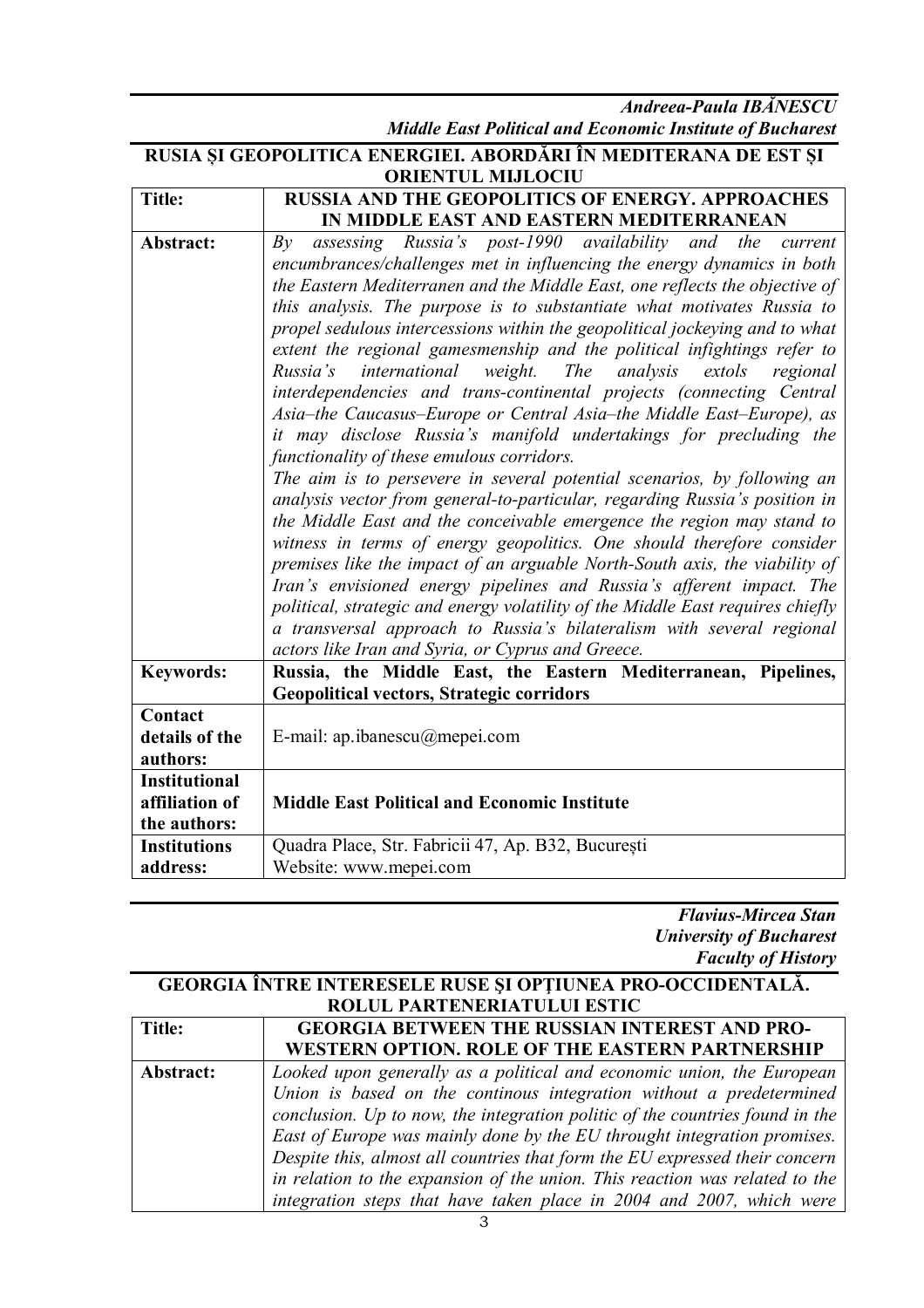|                      | thought to threaten the EU capability to react<br>different<br>to to                              |
|----------------------|---------------------------------------------------------------------------------------------------|
|                      | problems/contexts.                                                                                |
|                      | The present paper serves as an evaluation of the PaE in Georgia, since its                        |
|                      | lauching on the 7th of May 2009 which took place in Praga to the Vilnius                          |
|                      | Summit, taken place between the 28-19th of november 2013. Why South                               |
|                      | Caucasus, and as a logic deduction Georgia? Why was PaE created and                               |
|                      | developed? Is PaE a good alternative for the neighbouring countries of the                        |
|                      | EU? What makes PaE apart from PEV? Which are the results of the                                   |
|                      | implementation process of PaE in Georgia up to present and which are the                          |
|                      | perspectives of this political initiative? These are only a few of the                            |
|                      | questions that the present study will be answering regarding the subject.                         |
|                      |                                                                                                   |
| <b>Keywords:</b>     | Easterrn Partnership, Foreign Policy, Association Agreement,                                      |
|                      | <b>Security, Free trade, Democracy, Caucasus</b>                                                  |
| Contact              |                                                                                                   |
| details of the       | E-mail: stanmircea $90$ @gmail.com                                                                |
| authors:             |                                                                                                   |
| <b>Institutional</b> |                                                                                                   |
| affiliation of       | <b>Faculty of History, University of Bucharest</b>                                                |
| the authors:         |                                                                                                   |
| <b>Institutions</b>  | Adresa: Bd. Regina Elisabeta 4-12 Sector 5, cod 030018, București,                                |
| address:             | Tel: 021.314.53.89, 021.314.53.89, Tel/Fax: 021.310.06.80<br>Email: secretariat@istorie.unibuc.ro |

#### *Svetlana CEBOTARI State University of Moldova, Chișinău Faculty of International Relations, Political and Administrative Sciences*

#### **RUSSIAN FEDERATION'S GEOPOLITIC INTERESTS IN THE SOUTH EASTERN EUROPE**

| <b>Title:</b>    | <b>RUSSIAN FEDERATION'S GEOPOLITIC INTERESTS IN THE</b>                                                                                                                                                                                                                                                                                                                                                                                                                                                                                                                                                                                                                                                                                                                                                                                                                                                                                                                                                                                                                    |
|------------------|----------------------------------------------------------------------------------------------------------------------------------------------------------------------------------------------------------------------------------------------------------------------------------------------------------------------------------------------------------------------------------------------------------------------------------------------------------------------------------------------------------------------------------------------------------------------------------------------------------------------------------------------------------------------------------------------------------------------------------------------------------------------------------------------------------------------------------------------------------------------------------------------------------------------------------------------------------------------------------------------------------------------------------------------------------------------------|
|                  | <b>SOUTH EASTERN EUROPE</b>                                                                                                                                                                                                                                                                                                                                                                                                                                                                                                                                                                                                                                                                                                                                                                                                                                                                                                                                                                                                                                                |
| Abstract:        | The methamorphoses from the European space, the results from the<br>collapse of the USSR, the NATO and the UE to East, make the relations<br>between the Russian Federations and the states from the south -east<br>Europe to be present in the political Russian-European dialogue. To the<br>part of south - east European states the attitude from the part of the<br>Russian Federation is conditionated from the not so far past, the<br>undeterminated future, and the suspicions of the neo-imperialist intentions<br>of Russia. The democratical Revolutions from the South -East European<br>states caused radical transformations, so in the interior of the area and the<br>economic-comercial relations between Russia and south-east European<br>countries, relations characterized and based on pragmatism. European<br>states caused radical transformations, especially in Poland, Cehia and<br>Hungary.<br>The present article analyses the geostrategical interests of the Russian<br>Federation in South- East European area and the economic-comercial |
|                  | relations between Russia and south--east European countries, relations                                                                                                                                                                                                                                                                                                                                                                                                                                                                                                                                                                                                                                                                                                                                                                                                                                                                                                                                                                                                     |
|                  | characterized and based on pragmatism.                                                                                                                                                                                                                                                                                                                                                                                                                                                                                                                                                                                                                                                                                                                                                                                                                                                                                                                                                                                                                                     |
| <b>Keywords:</b> | Space, South-East Europe, Russian Federation, Economical-comercial                                                                                                                                                                                                                                                                                                                                                                                                                                                                                                                                                                                                                                                                                                                                                                                                                                                                                                                                                                                                         |
|                  | relations, Geopolitical interests, Influence sphere, Strategy                                                                                                                                                                                                                                                                                                                                                                                                                                                                                                                                                                                                                                                                                                                                                                                                                                                                                                                                                                                                              |
| Contact          |                                                                                                                                                                                                                                                                                                                                                                                                                                                                                                                                                                                                                                                                                                                                                                                                                                                                                                                                                                                                                                                                            |
| details of the   | E-mail: svetlana.cebotari@mail.ru                                                                                                                                                                                                                                                                                                                                                                                                                                                                                                                                                                                                                                                                                                                                                                                                                                                                                                                                                                                                                                          |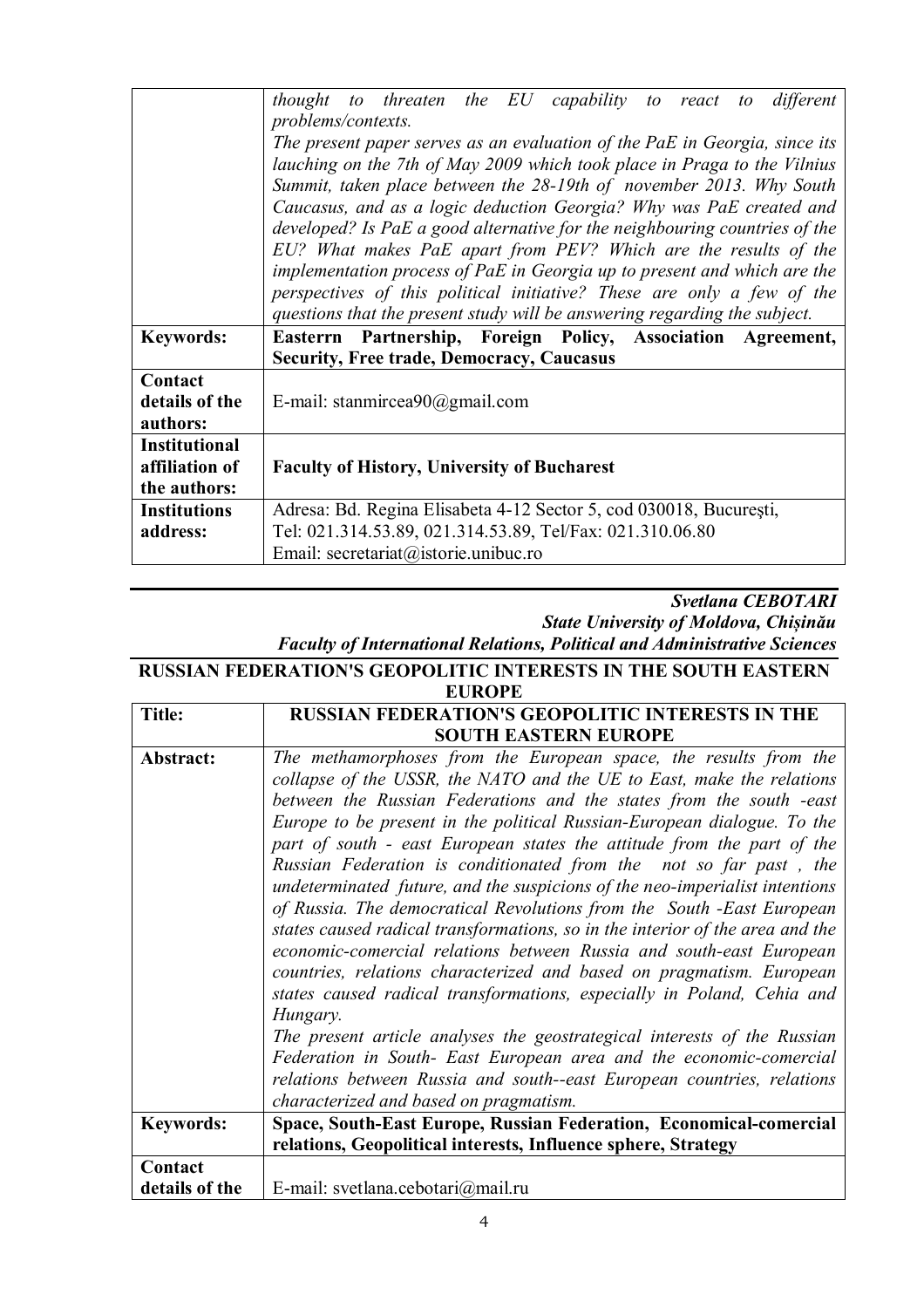| authors:                                               |                                                                                                        |
|--------------------------------------------------------|--------------------------------------------------------------------------------------------------------|
| <b>Institutional</b><br>affiliation of<br>the authors: | The State University of Moldova                                                                        |
| <b>Institutions</b><br>address:                        | A. Mateevici 60 str.MD -2009, Chisinau, Republic of Moldova, Tel. +373<br>22 797122, http://www.usm.md |

*Roxana Ioana NEGOI Center for European Policy Evaluation*

|                                                        | POLITICI ALE FEDERATIEI RUSE ÎN PROBLEMA PARTNERIATULUI ESTIC                                                                                                                                                                                                                                                                                                                                                                                                                                                                                                                                                                                                                                                                                                                                                                                                                                               |
|--------------------------------------------------------|-------------------------------------------------------------------------------------------------------------------------------------------------------------------------------------------------------------------------------------------------------------------------------------------------------------------------------------------------------------------------------------------------------------------------------------------------------------------------------------------------------------------------------------------------------------------------------------------------------------------------------------------------------------------------------------------------------------------------------------------------------------------------------------------------------------------------------------------------------------------------------------------------------------|
| Title:                                                 | POLICIES OF RUSSIAN FEDERATON ON THE EASTERN                                                                                                                                                                                                                                                                                                                                                                                                                                                                                                                                                                                                                                                                                                                                                                                                                                                                |
|                                                        | <b>PARTENRSHIP</b>                                                                                                                                                                                                                                                                                                                                                                                                                                                                                                                                                                                                                                                                                                                                                                                                                                                                                          |
| Abstract:                                              | The article is about how Russia uses its foreign policy and soft power to<br>attract and maintain its influence in the near abroad area. Each country in<br>the Eastern Partnership will be analyzed politically and strategically in<br>relation to Russia. All the history of EaP since 2009 will be written again<br>for every country with specific accent on the policy making of Russia that<br>influenced final results.<br>Precisely, the most important game for Russia is to stop EU from stepping<br>in its near abroad yard or tasting a piece of the Post-Soviet states cake, if<br>not the entire cake. By providing a landscape for each and every EaP<br>member country since 2009, the article will debate on the most important<br>steps backward or forward on the road before and after Vilnius 2014, with<br>particular emphasis on Kremlin's role to shape decisions in the EaP race. |
| <b>Keywords:</b>                                       | Foreign Policy, Security, Influence, Near Abroad, European Union                                                                                                                                                                                                                                                                                                                                                                                                                                                                                                                                                                                                                                                                                                                                                                                                                                            |
| Contact<br>details of the<br>authors:                  | E-mail: roxananegoi@yahoo.com                                                                                                                                                                                                                                                                                                                                                                                                                                                                                                                                                                                                                                                                                                                                                                                                                                                                               |
| <b>Institutional</b><br>affiliation of<br>the authors: | <b>Center for European Policy Evaluation</b>                                                                                                                                                                                                                                                                                                                                                                                                                                                                                                                                                                                                                                                                                                                                                                                                                                                                |
| <b>Institutions</b><br>address:                        | Str. Fizicienilor, nr. 16, bl. 10A, sc. 1, ap. 19, sector 3, București,<br>http://cepeoffice.com/,<br>0722-773.779,<br>$cepcoffice(\partial gmail.com)$<br>office.cepe@yahoo.ro                                                                                                                                                                                                                                                                                                                                                                                                                                                                                                                                                                                                                                                                                                                             |

*Corvin LUPU Lucian Blaga University of Sibiu Faculty of Social Sciences and Humanities*

*Departament of International Relations, Political Science and Security Studies*

#### **CAUZE ALE DEZERTĂRII GENERALULUI ION MIHAI PACEPA ÎN LUMINA UNOR DOCUMENTE DIN ARHIVELE SECURITĂȚII Title: THE CAUSES OF THE DESERTION OF GENERAL ION MIHAI PACEPA ILLUSTRATED BY DOCUMENTS OF THE ROMANIAN INTELLIGENCE SERVICE BEFORE 1989 (THE "SECURITATE") Abstract:** *The article presents the main causes which determined General Ion Mihai Pacepa, assistant director of the Romanian Intelligence Service, to desert in the U.S.A., in July 1978, as they result from unclassified documents from the archives of this service (The "Securitate").*

*Pacepa owned important state functions and very important secrets, so that*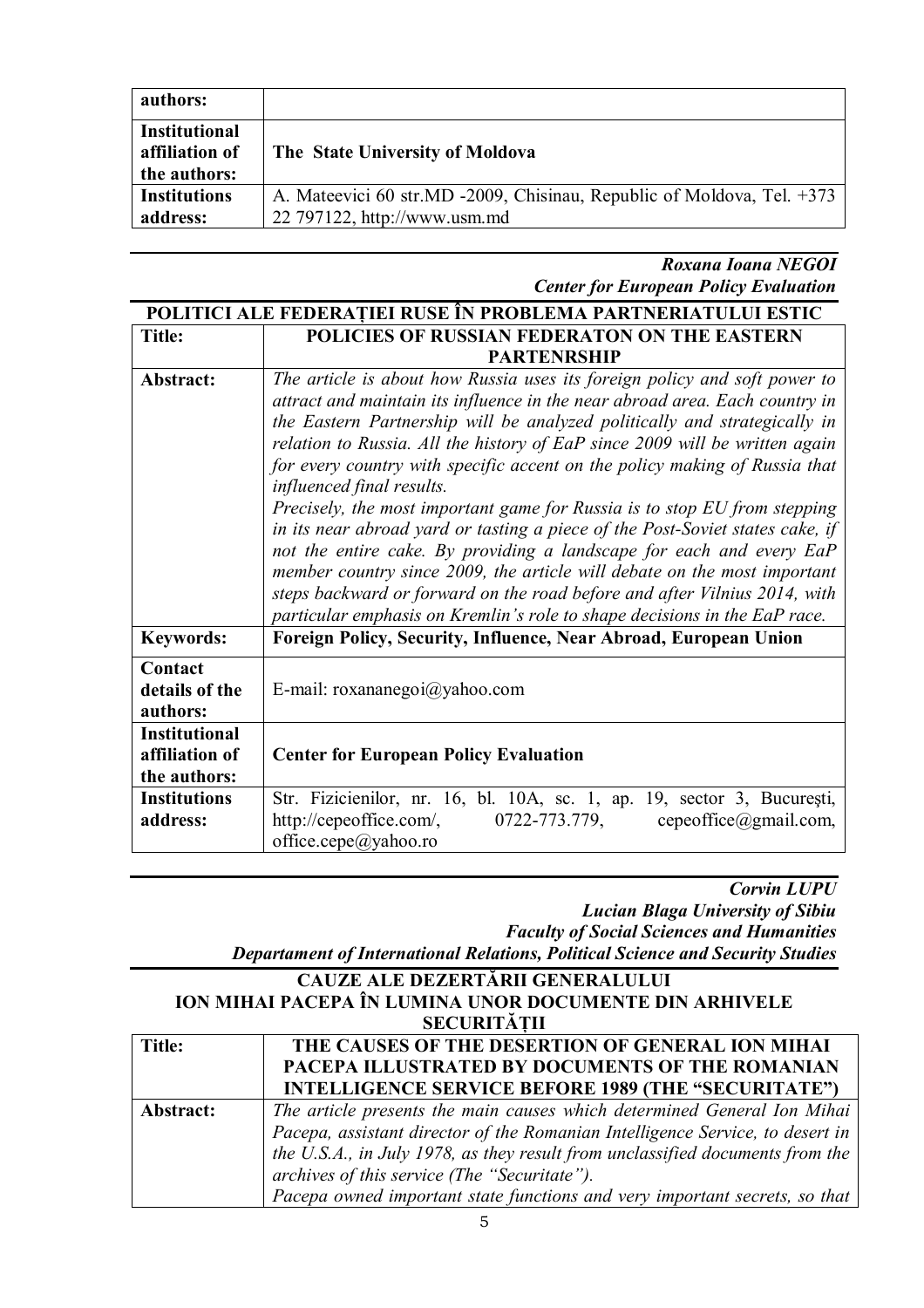|                      | his desertion had serious consequences for Romania, not only for the<br>political system of that time. The researches certify that Pacepa worked both<br>for the Soviet secret services and for the C.I.A. The author excludes the idea<br>that Pacepa deserted because he was loathing the communist system or<br>Nicolae Ceaușescu. General Pacepa served the communist regime with<br>loyalty, fact proved by the high ranks and the important state functions he<br>got during the 27 years while he worked in the Romanian espionage. The<br>article shows that Pacepa was suspected for treason and for corruption; he<br>got into a critical situation, and decided to leave Romania and surrendered<br>in Washington. In the same time, general Pacepa's desertion served Russian<br>interests to defame Nicolae Ceaușescu, and to carry out the "Dniestr" plan<br>of replacing him with a pro-Russian communist leader. The author relates to<br>some of the thesis about the subject which he doesn't agree with, the way<br>they are presented, in some of the papers that he indicated as bibliography. |
|----------------------|---------------------------------------------------------------------------------------------------------------------------------------------------------------------------------------------------------------------------------------------------------------------------------------------------------------------------------------------------------------------------------------------------------------------------------------------------------------------------------------------------------------------------------------------------------------------------------------------------------------------------------------------------------------------------------------------------------------------------------------------------------------------------------------------------------------------------------------------------------------------------------------------------------------------------------------------------------------------------------------------------------------------------------------------------------------------------------------------------------------------|
| <b>Keywords:</b>     | Ion Mihai Pacepa, Traitors, History of the secret services, Nicolae                                                                                                                                                                                                                                                                                                                                                                                                                                                                                                                                                                                                                                                                                                                                                                                                                                                                                                                                                                                                                                                 |
|                      | Ceaușescu, Espionage, Cold war espionage,                                                                                                                                                                                                                                                                                                                                                                                                                                                                                                                                                                                                                                                                                                                                                                                                                                                                                                                                                                                                                                                                           |
| Contact              |                                                                                                                                                                                                                                                                                                                                                                                                                                                                                                                                                                                                                                                                                                                                                                                                                                                                                                                                                                                                                                                                                                                     |
| details of the       | E-mail: corvinlupuro@yahoo.com                                                                                                                                                                                                                                                                                                                                                                                                                                                                                                                                                                                                                                                                                                                                                                                                                                                                                                                                                                                                                                                                                      |
| authors:             |                                                                                                                                                                                                                                                                                                                                                                                                                                                                                                                                                                                                                                                                                                                                                                                                                                                                                                                                                                                                                                                                                                                     |
| <b>Institutional</b> | Lucian Blaga University in Sibiu, Romania,                                                                                                                                                                                                                                                                                                                                                                                                                                                                                                                                                                                                                                                                                                                                                                                                                                                                                                                                                                                                                                                                          |
| affiliation of       | Department of International Relations, Political Science and Security                                                                                                                                                                                                                                                                                                                                                                                                                                                                                                                                                                                                                                                                                                                                                                                                                                                                                                                                                                                                                                               |
| the authors:         | <b>Studies</b>                                                                                                                                                                                                                                                                                                                                                                                                                                                                                                                                                                                                                                                                                                                                                                                                                                                                                                                                                                                                                                                                                                      |
| <b>Institutions</b>  | Calea Dumbrăvii Street, No. 34, 550324, Sibiu, Romania,                                                                                                                                                                                                                                                                                                                                                                                                                                                                                                                                                                                                                                                                                                                                                                                                                                                                                                                                                                                                                                                             |
| address:             | Phone: 0040269422169                                                                                                                                                                                                                                                                                                                                                                                                                                                                                                                                                                                                                                                                                                                                                                                                                                                                                                                                                                                                                                                                                                |

#### *Ganna KHARLAMOVA Taras Shevchenko National University of Kyiv*

| THE LEVEL OF THE STATE SECURITY: FROM LOCAL TO GLOBAL  |                                                                                                                                                                                                                                                                                                                                                                                                                                                                                                                                                                                                                                                                             |
|--------------------------------------------------------|-----------------------------------------------------------------------------------------------------------------------------------------------------------------------------------------------------------------------------------------------------------------------------------------------------------------------------------------------------------------------------------------------------------------------------------------------------------------------------------------------------------------------------------------------------------------------------------------------------------------------------------------------------------------------------|
| Title:                                                 | THE LEVEL OF THE STATE SECURITY: FROM LOCAL                                                                                                                                                                                                                                                                                                                                                                                                                                                                                                                                                                                                                                 |
|                                                        | <b>TO GLOBAL</b>                                                                                                                                                                                                                                                                                                                                                                                                                                                                                                                                                                                                                                                            |
| Abstract:                                              | State security is considered from the position: Genesis, Contemporary<br>condition, Prospects. The retrospective analysis gives the basis to consider<br>it as not the level of states security but as a function sphere that is flexible<br>to the set of indicators variation and only some exact reaction of indicators<br>on situation in the state in some exact observed moment could be<br>considered as a secure state or its absence / weakness. So the main task of<br>the research is to collect the optimal set of indicators $-$ markers that<br>provide the information about the state security in any moment with<br>(litmus) the most precise calibration. |
| <b>Keywords:</b>                                       | Security, National security, Index, Threats, Indicators – Markers                                                                                                                                                                                                                                                                                                                                                                                                                                                                                                                                                                                                           |
| Contact<br>details of the<br>authors:                  | E-mail: akharlamova@ukr.net                                                                                                                                                                                                                                                                                                                                                                                                                                                                                                                                                                                                                                                 |
| <b>Institutional</b><br>affiliation of<br>the authors: | <b>Taras Shevchenko National University of Kyiv</b>                                                                                                                                                                                                                                                                                                                                                                                                                                                                                                                                                                                                                         |
| <b>Institutions</b><br>address:                        | 90-A, Vasyl'kivs'ka St., 03022, Kyiv, Ukraine, tel. (067) 449-20-45,<br>www.econom.univ.kiev.ua                                                                                                                                                                                                                                                                                                                                                                                                                                                                                                                                                                             |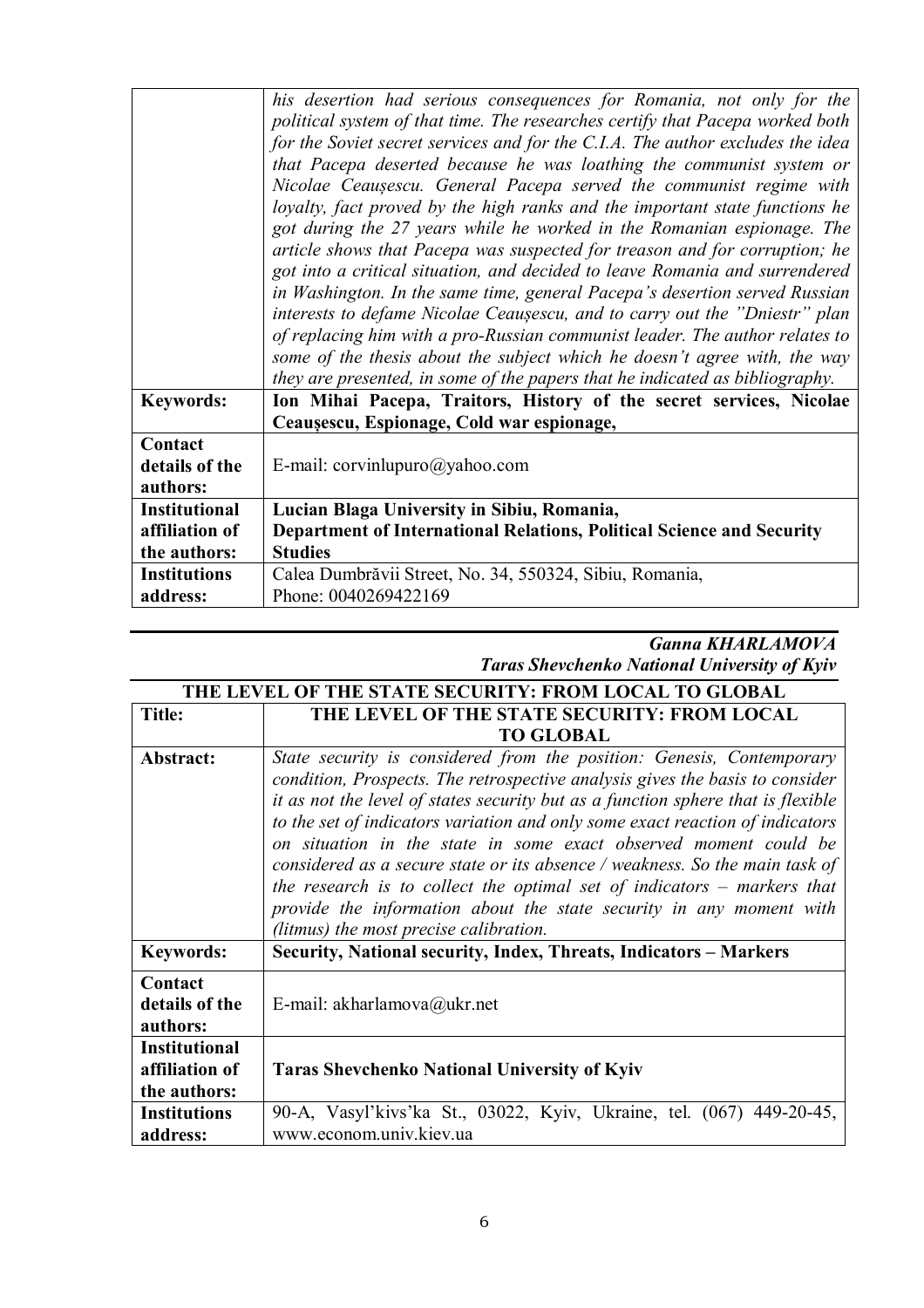*Oleksii KHARLAMOV (1) Frantsevich Institute for Problems of Materials Science of NASU Marina BONDARENKO (2) Frantsevich Institute for Problems of Materials Science of NASU Ganna KHARLAMOVA (3) Taras Shevchenko National University of Kyiv*

| <b>ANTHOLOGY OF THREATS OF HUMAN SECURITY FROM</b><br>NANODIMENSIONAL OBJECTS AND GENOMODIFICATED PRODUCTS |                                                                                                                                                                                                                                                                                                                                                                                                                                                                                                                                                                                                                                                                                                                                                                                                                                                                                                                                                                                                                                                                                                                                                                                                                                                                                                                                       |
|------------------------------------------------------------------------------------------------------------|---------------------------------------------------------------------------------------------------------------------------------------------------------------------------------------------------------------------------------------------------------------------------------------------------------------------------------------------------------------------------------------------------------------------------------------------------------------------------------------------------------------------------------------------------------------------------------------------------------------------------------------------------------------------------------------------------------------------------------------------------------------------------------------------------------------------------------------------------------------------------------------------------------------------------------------------------------------------------------------------------------------------------------------------------------------------------------------------------------------------------------------------------------------------------------------------------------------------------------------------------------------------------------------------------------------------------------------|
| <b>Title:</b>                                                                                              | ANTHOLOGY OF NANOOBJECTS AND GMO THREATS                                                                                                                                                                                                                                                                                                                                                                                                                                                                                                                                                                                                                                                                                                                                                                                                                                                                                                                                                                                                                                                                                                                                                                                                                                                                                              |
| Abstract:                                                                                                  | The anthology of nanodimensional objects (NDO) and genetically-<br>modifited products (GMP) from their discovery, research of properties<br>and application before the detection of threats of their harmful and toxic<br>influence on plants, animal and microorganisms is considered. On the<br>basis of the review of properties is shown, that the threats connected to<br>manufacture and application NDO and GMP can be compared with the<br>destructive influence of the weapon of a mass defeat, such as, for<br>example, radiating, chemical or bacteriological. However the specificity<br>of a toxic influence of NDO and GMP (as against the already known<br>weapon of a mass defeat) can be strictly located on the certain object (or<br>a number of objects). NDO and GMP can get in internal organs of living<br>organism (or in microorganisms) mainly together with food, to destroy<br>or to change their functional features. One of the unique features of such<br>kind of a scientific discovery is that fact, that between the opening of<br>such innovations, their mass production and the comprehension of them<br>as threats of a mass defeat there passes rather large period of time $-\log$<br>reaches 10-th of years that essentially complicates in time to develop<br>effectual measures of safety. |
| <b>Keywords:</b>                                                                                           | GM food, Nanotoxicology, Safety, Nanochemistry, Nanology, Health                                                                                                                                                                                                                                                                                                                                                                                                                                                                                                                                                                                                                                                                                                                                                                                                                                                                                                                                                                                                                                                                                                                                                                                                                                                                      |
| <b>Contact details</b><br>of the authors:                                                                  | E-mail: akharlamov@ukr.net $(1)$                                                                                                                                                                                                                                                                                                                                                                                                                                                                                                                                                                                                                                                                                                                                                                                                                                                                                                                                                                                                                                                                                                                                                                                                                                                                                                      |
| <b>Institutional</b>                                                                                       | Frantsevich Institute for Problems of Materials Science of NASU (1),                                                                                                                                                                                                                                                                                                                                                                                                                                                                                                                                                                                                                                                                                                                                                                                                                                                                                                                                                                                                                                                                                                                                                                                                                                                                  |
| affiliation of                                                                                             | (2)                                                                                                                                                                                                                                                                                                                                                                                                                                                                                                                                                                                                                                                                                                                                                                                                                                                                                                                                                                                                                                                                                                                                                                                                                                                                                                                                   |
| the authors:                                                                                               | Taras Shevchenko National University of Kyiv (3)                                                                                                                                                                                                                                                                                                                                                                                                                                                                                                                                                                                                                                                                                                                                                                                                                                                                                                                                                                                                                                                                                                                                                                                                                                                                                      |
| <b>Institutions</b>                                                                                        | (1), (2) 3, Krzhizhanovsky str., 03680, Kyiv-142, Ukraine, tel. (044)424-                                                                                                                                                                                                                                                                                                                                                                                                                                                                                                                                                                                                                                                                                                                                                                                                                                                                                                                                                                                                                                                                                                                                                                                                                                                             |
| address:                                                                                                   | 02-56, fax: 380(44)424-21-31, http://www.materials.kiev.ua;                                                                                                                                                                                                                                                                                                                                                                                                                                                                                                                                                                                                                                                                                                                                                                                                                                                                                                                                                                                                                                                                                                                                                                                                                                                                           |
|                                                                                                            | (3) 90-A, Vasyl'kivs'ka St., 03022, Kyiv, Ukraine, tel. (044) 259-70-43,                                                                                                                                                                                                                                                                                                                                                                                                                                                                                                                                                                                                                                                                                                                                                                                                                                                                                                                                                                                                                                                                                                                                                                                                                                                              |
|                                                                                                            | fax: (044) 259-70-08, www.univ.kiev.ua                                                                                                                                                                                                                                                                                                                                                                                                                                                                                                                                                                                                                                                                                                                                                                                                                                                                                                                                                                                                                                                                                                                                                                                                                                                                                                |

*Stelian SCĂUNAŞ Lucian Blaga University of Sibiu Faculty of Social Sciences and Humanities Departament of International Relations, Political Science and Security Studies*

| Deput alinent of International Iterations, I onneal Belence and Because Biautes |                                                                                |
|---------------------------------------------------------------------------------|--------------------------------------------------------------------------------|
| SECURITATEA EDUCAȚIEI - OBLIGAȚIE A STATULUI ȘI CONDIȚIE                        |                                                                                |
| FUNDAMENTALA PENTRU UN VIITOR PROSPER                                           |                                                                                |
| Title:                                                                          | SECURITY OF EDUCATION - OBLIGATION OF STATES AND A                             |
|                                                                                 | PREREQUISITE FOR A PROSPEROUS FUTURE                                           |
| Abstract:                                                                       | Security, seen not only in the classical context of an armed conflict, must    |
|                                                                                 | aim and have as final purpose the education. If security of education is not   |
|                                                                                 | provided, the destiny of a society politically organized as a state, would     |
|                                                                                 | undoubtedly be uncertain. If we take a look in the past, we will find out that |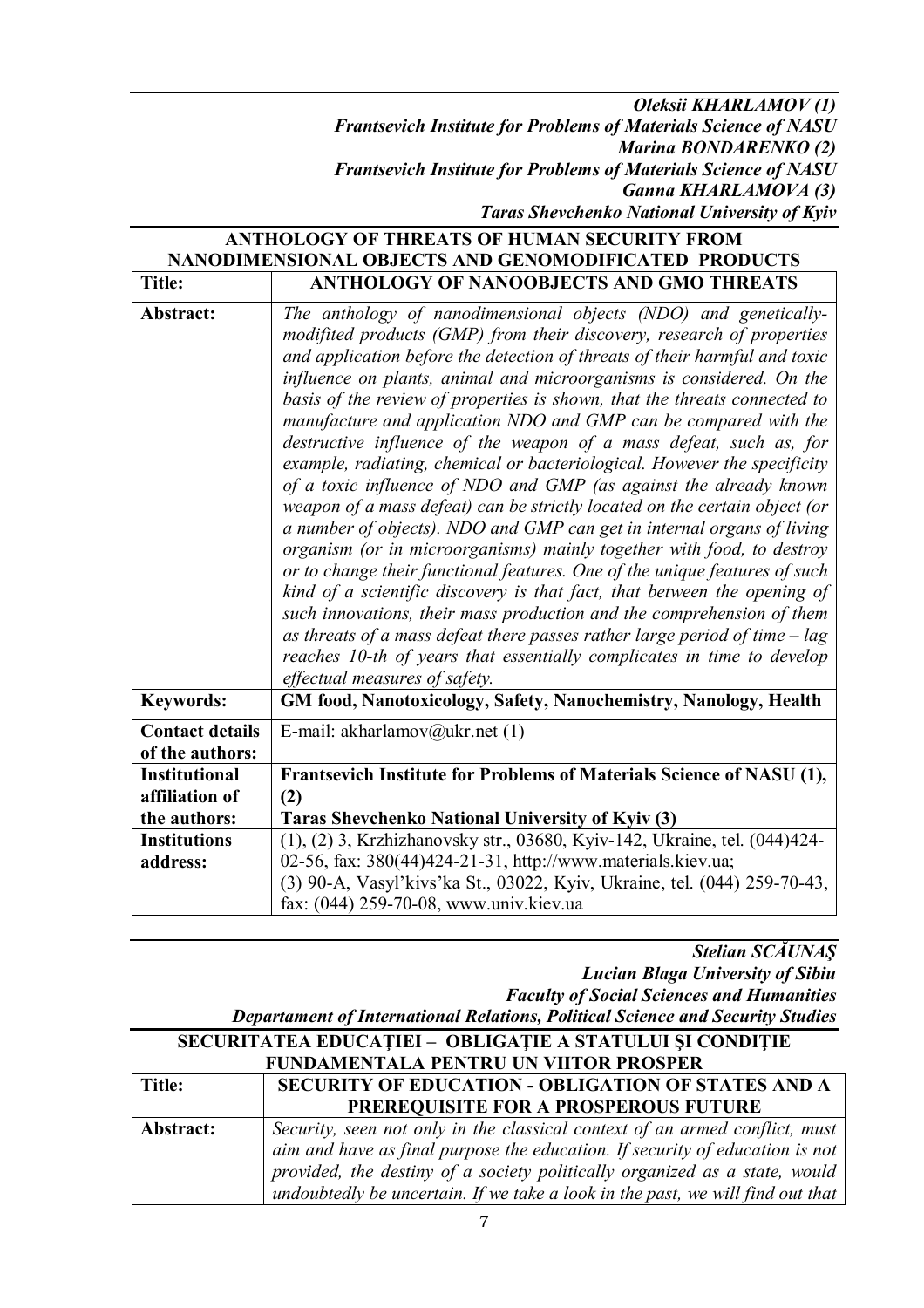|                      | many states have perished throughout history for neglecting the education<br>of their populations, in addition to many other causes, but states that have<br>invested in education have seen a remarkable economic, political,<br>diplomatic and even military development. This study seeks to point out |
|----------------------|-----------------------------------------------------------------------------------------------------------------------------------------------------------------------------------------------------------------------------------------------------------------------------------------------------------|
|                      | some issues that Romania (not only) should consider within its political                                                                                                                                                                                                                                  |
|                      | horizon, for education to become an area of great national interest in the<br>near future - and not what it has become in the last quarter century - a real                                                                                                                                               |
|                      | threat to national security.                                                                                                                                                                                                                                                                              |
| <b>Keywords:</b>     | National security, Security of education, Education policy, Education                                                                                                                                                                                                                                     |
|                      | reform                                                                                                                                                                                                                                                                                                    |
| Contact              |                                                                                                                                                                                                                                                                                                           |
| details of the       | E-mail: scaunass@yahoo.com                                                                                                                                                                                                                                                                                |
| authors:             |                                                                                                                                                                                                                                                                                                           |
| <b>Institutional</b> | <b>Lucian Blaga University of Sibiu, Faculty of Social Sciences -</b>                                                                                                                                                                                                                                     |
| affiliation of       | Department of International Relations, Political Science and Security                                                                                                                                                                                                                                     |
| the authors:         | <b>Studies</b>                                                                                                                                                                                                                                                                                            |
| <b>Institutions</b>  | Calea Dumbrăvii Street, No. 34, Phone: +40.269.422.169, Fax:                                                                                                                                                                                                                                              |
| address:             | $+40.269.422.169$ , e-mail: spriss@ulbsibiu.ro, web: http://spriss.ulbsibiu.ro                                                                                                                                                                                                                            |

### *Florian FLÖRSHEIMER Berlin School of Economics and Law*

| <b>DEMOCRATIC MOVEMENT AND AUTHORITARIAN POPULISM</b> |                                                                                |
|-------------------------------------------------------|--------------------------------------------------------------------------------|
| <b>Title:</b>                                         | <b>DEMOCRATIC MOVEMENT AND AUTHORITARIAN</b>                                   |
|                                                       | <b>POPULISM</b>                                                                |
| Abstract:                                             | The article deals with the social protests <i>i.e.</i> democratic movements in |
|                                                       | recent years in countries like Tunisia, Egypt, but also Russia or Ukraine,     |
|                                                       | with not only a few democratic deficits. These protests started with great     |
|                                                       | expectations from their actors but also in other, especially western           |
|                                                       | democratic societies. Generally speaking, they all had disappointing ends,     |
|                                                       | not at least concerning changes in democratic culture<br>and                   |
|                                                       | institutionalization. Instead, what appeared was a kind of authoritarian       |
|                                                       | populist strategy. The author follows the question of why this has happened    |
|                                                       | and therefore relies on the some explanations based on the theoretical         |
|                                                       | approach of present materialist state theory. This article was originally      |
|                                                       | presented as a conference paper at the VIII. International Conference of       |
|                                                       | the Department of International Relations, Political Science and Security      |
|                                                       | Studies, 23-25 May 2014, Sibiu, Romania.                                       |
| <b>Keywords:</b>                                      | Arab Spring, Authoritarianism, Democracy, Egypt,<br>Hegemony,                  |
|                                                       | Neoliberalism, Populism, Social Protest, State, Ukraine                        |
| Contact                                               | E-mail: Florian.Floersheimer@gmx.net, Florian.Floersheimer@uni-                |
| details of the                                        | rostock.de, e floersheimer@doz.hwr-berlin.de                                   |
| authors:                                              |                                                                                |
| <b>Institutional</b>                                  | Berlin School of Economics and Law, Department for Police and                  |
| affiliation of                                        | <b>Security Management</b>                                                     |
| the authors:                                          |                                                                                |
| <b>Institutions</b>                                   | Alt-Friedrichsfelde 60, 10315 Berlin, Germany                                  |
| address:                                              |                                                                                |
|                                                       |                                                                                |

#### *Serghei SPRINCEAN Institute of Legal and Political Researches Academy of Sciences of Moldova*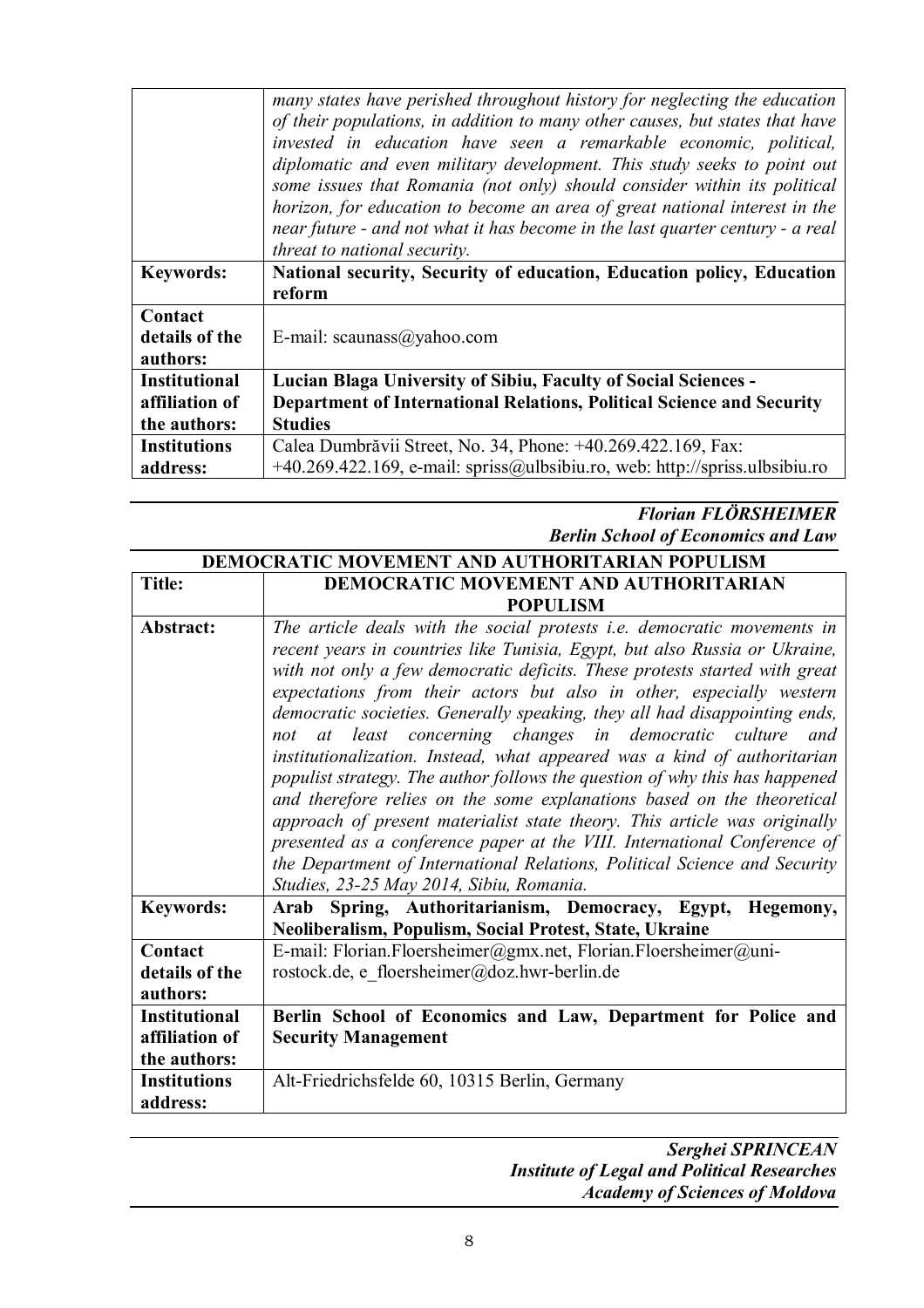#### **PRESIUNEA POLITICĂ, BIOETICA ȘI SECURITATEA GLOBALĂ Title: POLITICAL PRESSURE, BIOETHICS AND GLOBAL SECURITY**

| 1 IUV.                                | PULITICAL PRESSURE, BIUETHICS AND GLUBAL SECURIT I                                                                                                                                                                                                                                                                                                                                                                                                                                                                                                                                                                                                                                                                                                                                                                                                                                                                                                                                                                                                                                                                                                                                                                                                                                                                         |
|---------------------------------------|----------------------------------------------------------------------------------------------------------------------------------------------------------------------------------------------------------------------------------------------------------------------------------------------------------------------------------------------------------------------------------------------------------------------------------------------------------------------------------------------------------------------------------------------------------------------------------------------------------------------------------------------------------------------------------------------------------------------------------------------------------------------------------------------------------------------------------------------------------------------------------------------------------------------------------------------------------------------------------------------------------------------------------------------------------------------------------------------------------------------------------------------------------------------------------------------------------------------------------------------------------------------------------------------------------------------------|
| Abstract:                             | Radical transformation of political pressures phenomenon in conditions of<br>informatisation an bioethization of society represents one of specific<br>elements of contemporary political life. The success of pressure groups<br>activity has become dependent on quality of information in its possession,<br>as well as on its general bioethical and bio-beneficent character, which<br>has allowed a wider social-political acceptance of its goals. Bioethics<br>become a crucial element in the social institutional mechanism for<br>designing and social disseminating of a profound and equidistant security<br>strategic reflection as well as of decision and attitude making processes in<br>specific cases related to divers menaces of biological and moral origins<br>and moreover, in the field of medical genetics. The Bioethical approach<br>applied in political science researches has adopted new and original<br>shapes of scientific interest, in the perspective of elaboration of basic<br>principles of new global governing in correlation with moral and<br>noospherical research strategy, with the inevitable purpose to offer a<br>viable possibility to humankind to qualitatively survive in the context of<br>contemporary environmental, economic, political and moral global crises. |
| <b>Keywords:</b>                      | Political pressure, Global crisis, Bioethics, Security, Bioethization,<br>Influence.                                                                                                                                                                                                                                                                                                                                                                                                                                                                                                                                                                                                                                                                                                                                                                                                                                                                                                                                                                                                                                                                                                                                                                                                                                       |
| Contact<br>details of the<br>authors: | E-mail: sprinceans@yahoo.com                                                                                                                                                                                                                                                                                                                                                                                                                                                                                                                                                                                                                                                                                                                                                                                                                                                                                                                                                                                                                                                                                                                                                                                                                                                                                               |
| <b>Institutional</b>                  | Institute of Legal and Political Researches of Academy of Sciences of                                                                                                                                                                                                                                                                                                                                                                                                                                                                                                                                                                                                                                                                                                                                                                                                                                                                                                                                                                                                                                                                                                                                                                                                                                                      |
| affiliation of                        | Moldova                                                                                                                                                                                                                                                                                                                                                                                                                                                                                                                                                                                                                                                                                                                                                                                                                                                                                                                                                                                                                                                                                                                                                                                                                                                                                                                    |
| the authors:                          |                                                                                                                                                                                                                                                                                                                                                                                                                                                                                                                                                                                                                                                                                                                                                                                                                                                                                                                                                                                                                                                                                                                                                                                                                                                                                                                            |
| <b>Institutions</b><br>address:       | 1, Stefan cel Mare av., MD-2001, Chisinau, Republic of Moldova                                                                                                                                                                                                                                                                                                                                                                                                                                                                                                                                                                                                                                                                                                                                                                                                                                                                                                                                                                                                                                                                                                                                                                                                                                                             |

*Luciana-Flavia PUCEA Faculty of Humanities, Political and Administrative Sciences*

*"Vasile Goldis" Western University of Arad*

| <b>COOPERAREA EUROPEANA IN DOMENIUL ARMAMENTELOR</b> |                                                                                                                                                                                                                                                                                                                                                                                                                                                                                                                                                                                                                                                                                                                                                                                                                                                                                                                                                               |
|------------------------------------------------------|---------------------------------------------------------------------------------------------------------------------------------------------------------------------------------------------------------------------------------------------------------------------------------------------------------------------------------------------------------------------------------------------------------------------------------------------------------------------------------------------------------------------------------------------------------------------------------------------------------------------------------------------------------------------------------------------------------------------------------------------------------------------------------------------------------------------------------------------------------------------------------------------------------------------------------------------------------------|
| <b>Title:</b>                                        | EUROPEAN ARMAMENTS COOPERATION                                                                                                                                                                                                                                                                                                                                                                                                                                                                                                                                                                                                                                                                                                                                                                                                                                                                                                                                |
| Abstract:                                            | The common defence, the arms market and industry figure among the most<br>complex topics of European integration, given that, through those topics,<br>the problematic issues of political integration and more particularly the<br>integration of the tools of sovereignty are posed. Nevertheless, a common<br>European defence market doesn't seem to be a taboo in Brussels anymore,<br>but an essential condition for more coherence and efficiency inside the<br>CSDP. There is a growing acceptance of the need for a common European<br>defence effort, for ways to maximize armaments cooperation and to pool<br>resources in the defence industry.<br>The analysis undertaken offers an overview of the European defence<br>sector, the dynamics of the European defence market, as well as the<br>evolution of the European efforts to promote cooperation and integration<br>in this sector. Lastly, some recommendations are made concerning the |
|                                                      | measures that could be taken at the European level in the short and<br>medium term, in order to promote a strong and competitive European                                                                                                                                                                                                                                                                                                                                                                                                                                                                                                                                                                                                                                                                                                                                                                                                                     |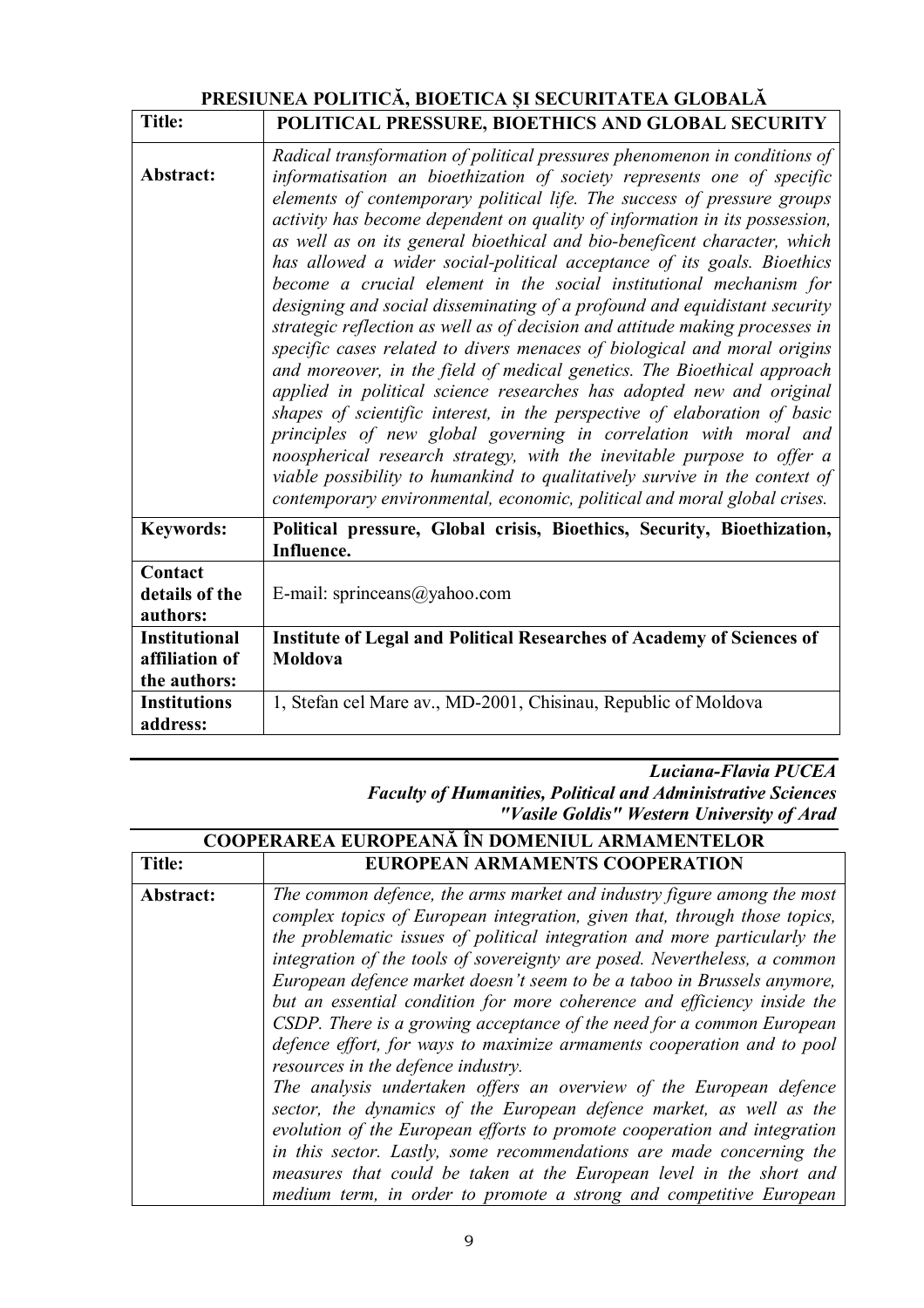|                      | defence industrial base.                                                                                                                                                                      |
|----------------------|-----------------------------------------------------------------------------------------------------------------------------------------------------------------------------------------------|
| <b>Keywords:</b>     | Defence Technological and Industrial Base<br>(DITB),<br><b>European</b><br><b>Military</b><br>armament cooperation, European armament<br>agency,<br>capabilities, Defence acquisition policy. |
| Contact              |                                                                                                                                                                                               |
| details of the       | E-mail: pucea $luciana(\partial yahoo.com)$                                                                                                                                                   |
| authors:             |                                                                                                                                                                                               |
| <b>Institutional</b> | "Vasile Goldis" Western University of Arad, Faculty of Humanities,                                                                                                                            |
| affiliation of       | Political and Administrative Sciences - Department of International                                                                                                                           |
| the authors:         | <b>Relations and European Studies</b>                                                                                                                                                         |
| <b>Institutions</b>  | Unirii Street, No. 3, Arad, 310123, Phone: +40.257.282.324, Fax:                                                                                                                              |
| address:             | $+40.257.282.324$ , e-mail: supa@uvvg.ro, web: http://supa.uvvg.ro/                                                                                                                           |

*Eugen STRĂUŢIU Lucian Blaga University of Sibiu Faculty of Social Sciences and Humanities Departament of International Relations, Political Science and Security Studies*

#### **FORȚELE MILITARE ÎN REGIUNEA TRANSNISTREANĂ. EVALUĂRI CANTITATIVE ȘI CALITATIVE**

| <b>Title:</b>        | MILITARY FORCES IN THE TRANSNISTRIAN REGION.                                   |
|----------------------|--------------------------------------------------------------------------------|
|                      | <b>QUANTITATIVE AND QUALITATIVE ASSESSMENTS</b>                                |
| Abstract:            | After the end of the war on Dniestr (1992), the self-proclaimed                |
|                      | Transnistrian Moldovan Republic has consistently followed an ambitious         |
|                      | plan for endowment military structures and has driven its??? in order to       |
|                      | run at any time, successful defensive and offensive operations to address      |
|                      | potential enemies - primarily in relation to Chisinau, secondly in relation to |
|                      | Ukraine.                                                                       |
|                      | The Transnistrian armed forces, totaling capabilities organized by the "de     |
|                      | facto" Transnistrian state and the Russian one seem oversized compared to      |
|                      | the usual needs for defense of a very small state. But geopolitical and        |
|                      | geostrategic needs are disproportionately high compared to the surface         |
|                      | and population.                                                                |
| <b>Keywords:</b>     | Military Forces, Armed Forces, National Security, International                |
|                      | security, Transnistrian conflict, Transnistrian region, Republic of            |
|                      | Moldova                                                                        |
| Contact              |                                                                                |
| details of the       | E-mail: eugen.strautiu@ulbsibiu.ro                                             |
| authors:             |                                                                                |
| <b>Institutional</b> | Lucian Blaga University of Sibiu, Faculty of Social Sciences and               |
| affiliation of       | Humanities - Department of International Relations, Political Science          |
| the authors:         | and Security Studies                                                           |
| <b>Institutions</b>  | Calea Dumbrăvii Street, No. 34, Phone: +40.269.422.169, Fax:                   |
| address:             | +40.269.422.169, e-mail: spriss@ulbsibiu.ro, web: http://spriss.ulbsibiu.ro    |

*Nicoleta Anne-Marie MUNTEANU Lucian Blaga University of Sibiu Faculty of Social Sciences and Humanities Departament of International Relations, Political Science and Security Studies*

#### **OPERAŢIA MASS-MEDIA ŞI OPERAŢIILE MILITARE MODERNE. COOPERAREA CIVILI-MILITARI (CIMIC)**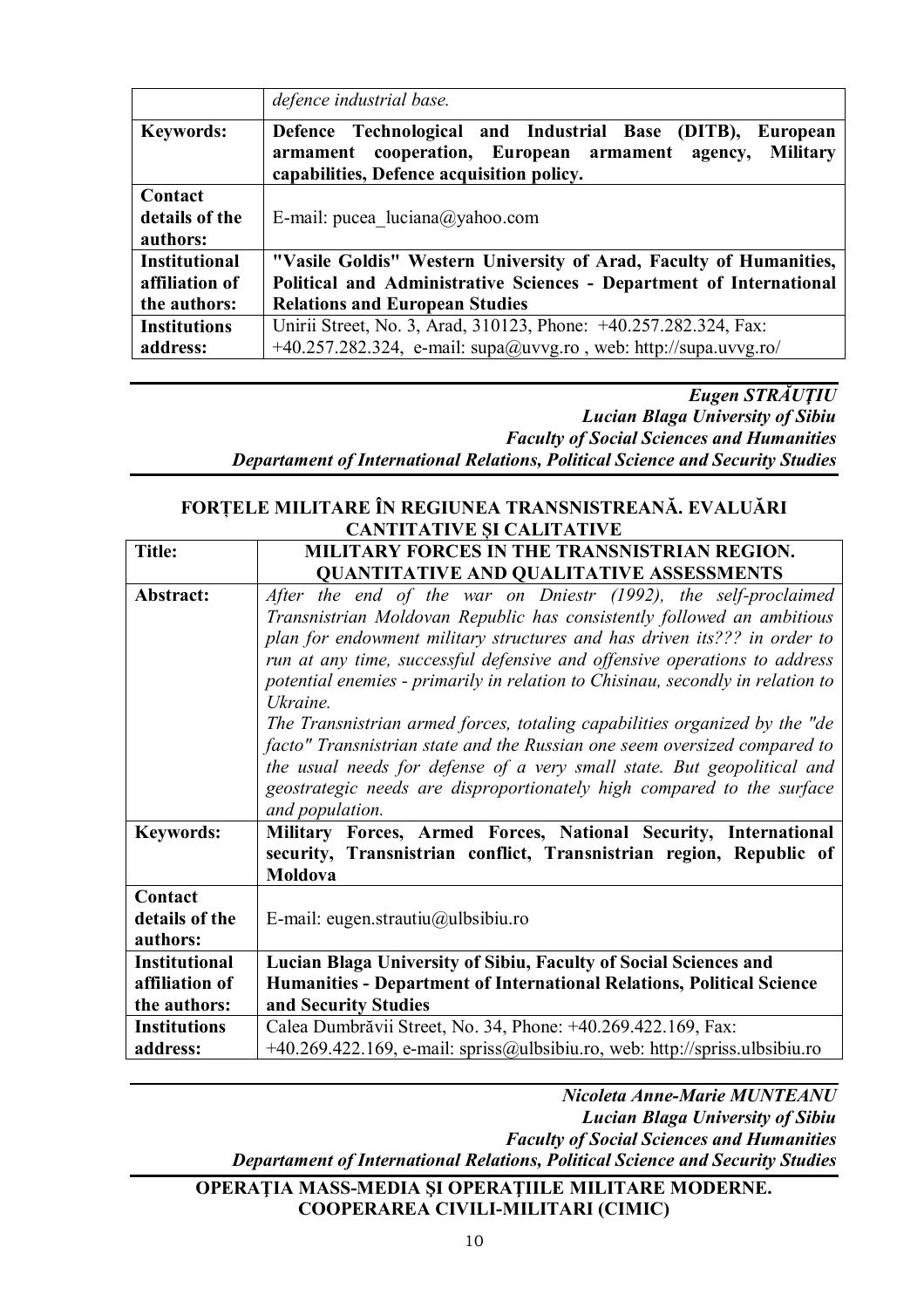| <b>Title:</b>                              | <b>MEDIA OPERATIONS AND MODERN MILITARY OPERATION.</b><br><b>CIVIL-MILITARY COOPERATION (CIMIC)</b>                                                                                                                                                                                                                                                                                                                                                                                                                                                                                                                                                                                                                                                                                                   |
|--------------------------------------------|-------------------------------------------------------------------------------------------------------------------------------------------------------------------------------------------------------------------------------------------------------------------------------------------------------------------------------------------------------------------------------------------------------------------------------------------------------------------------------------------------------------------------------------------------------------------------------------------------------------------------------------------------------------------------------------------------------------------------------------------------------------------------------------------------------|
| Abstract:                                  | Media operation affects CIMIC activities, being an active component of a<br>modern military mission, in order to facilitate interaction between<br>commanders and forces in theaters of military operations and civil society<br>to ensure the success of the military mission in a heterogeneous, complex,<br>often hostile. Consequently, the relations of cooperation and mutual<br>support existing or formed between the military institution, central and<br>local government authorities, international organizations, NGOs and<br>civilians final aim objectives of all parties involved.<br>Depending on the specific activity of the CIMIC forces and their duration,<br>media operation can help spread a positive image through media<br>messages, which carries certain characteristics. |
| <b>Keywords:</b>                           | Media operations, CIMIC, Cooperation, Strategy, Military operations                                                                                                                                                                                                                                                                                                                                                                                                                                                                                                                                                                                                                                                                                                                                   |
| <b>Contact details</b><br>of the authors:  | E-mail: nicoleta.munteanu@ulbsibiu.ro                                                                                                                                                                                                                                                                                                                                                                                                                                                                                                                                                                                                                                                                                                                                                                 |
| <b>Institutional</b><br>affiliation of the | "Lucian Blaga" University of Sibiu, Faculty of Social Sciences and<br><b>Humanities</b>                                                                                                                                                                                                                                                                                                                                                                                                                                                                                                                                                                                                                                                                                                               |
| authors:                                   |                                                                                                                                                                                                                                                                                                                                                                                                                                                                                                                                                                                                                                                                                                                                                                                                       |
| <b>Institutions</b><br>address:            | Calea Dumbrăvii Street, No. 34, Phone: +40.269.422.169, Fax:<br>040.269.422.169, e-mail: spriss@ulbsibiu.ro, web: http://spriss.ulbsibiu.ro                                                                                                                                                                                                                                                                                                                                                                                                                                                                                                                                                                                                                                                           |

#### *Vasile TABĂRĂ Lucian Blaga University of Sibiu Faculty of Social Sciences and Humanities Departament of International Relations, Political Science and Security Studies*

#### **ROLUL NATO ÎN REALIZAREA SECURITĂŢII ŞI APĂRĂRII EUROATLANTICE**

| <b>Title:</b>    | NATO'S ROLE IN THE ACHIEVEMENT AND DEFENCE OF                                     |
|------------------|-----------------------------------------------------------------------------------|
|                  | <b>EURO-ATLANTIC SECURITY</b>                                                     |
| Abstract:        | NATO, the most important politico-military alliance has overcome the              |
|                  | <i>identity crisis generated by the collapse of the Soviet Union, by means of</i> |
|                  | reform and modernization, nowadays having the necessary capacities to             |
|                  | act all over the globe. In order to fulfil its missions NATO cooperates with      |
|                  | the UN, EU, OSCE and other organizations. The Treaty of Lisbon provided           |
|                  | NATO with a more active role in the international arena, its strategy             |
|                  | including several elements: it argues for the complete destruction of the         |
|                  | nuclear arsenals; the capacity to defend itself against missile attacks;          |
|                  | engagement in the prevention of crises that have the potential to                 |
|                  | degenerate in open conflict both in the phase of prevention and in that of        |
|                  | post conflict stabilisation and reconstruction. Terrorism is considered a         |
|                  | direct threat to the security of the Alliance. The conflicts that take place      |
|                  | outside NATO's borders, that fuel extremism and the traffic of weapons,           |
|                  | humans and drugs can also be perceived as a threat. NATO has also                 |
|                  | announced its intention to contribute to the energy security and                  |
|                  | encouragement of treaties with other countries.                                   |
| <b>Keywords:</b> | NATO, Security, Humanitarian intervention, Program for Individual                 |
|                  | Partnership, International law                                                    |
| Contact          | E-mail: vasile.tabara@ulbsibiu.ro                                                 |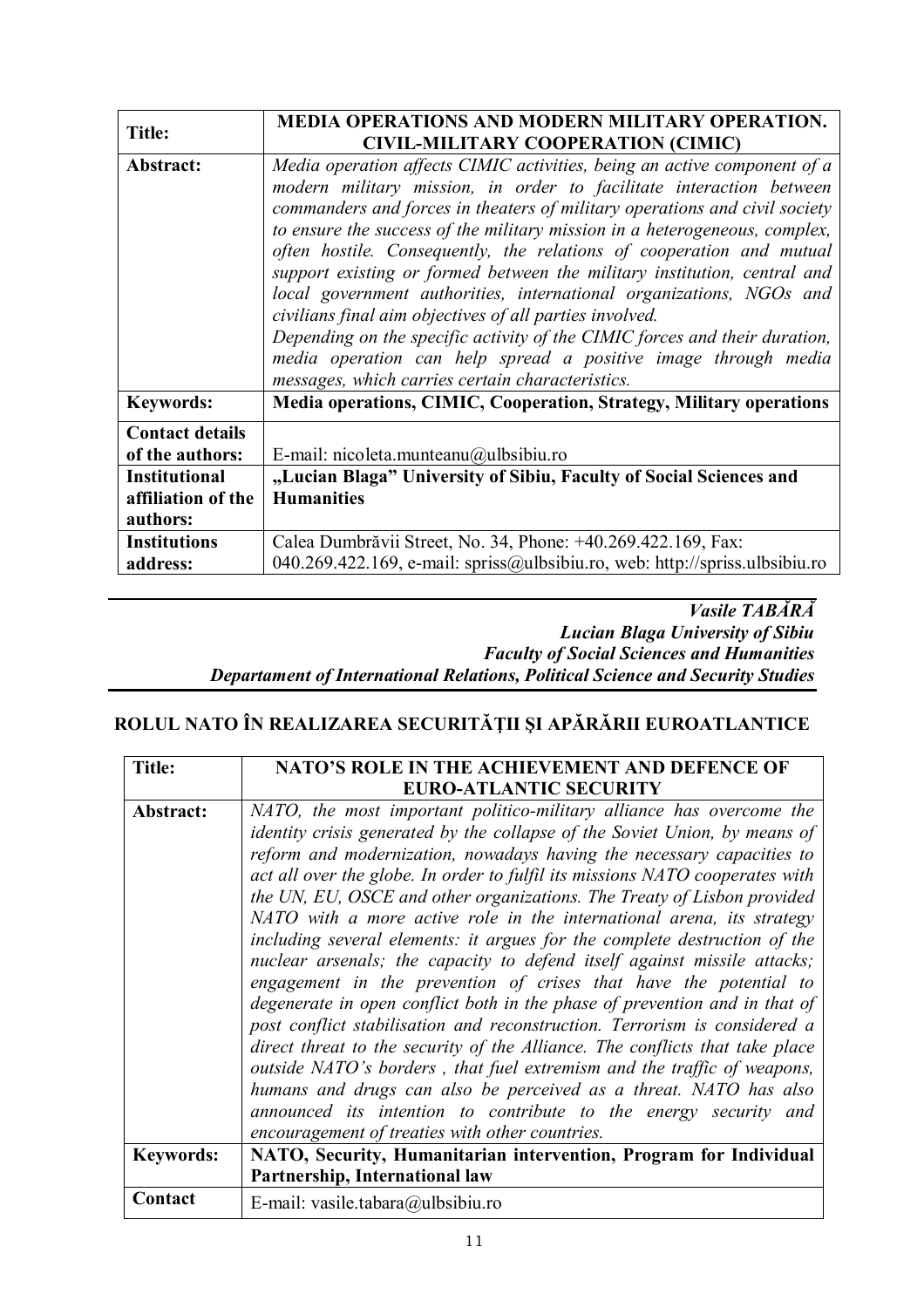| details of          |                                                                                |
|---------------------|--------------------------------------------------------------------------------|
| the authors:        |                                                                                |
| Institutional       | Lucian Blaga University of Sibiu, Faculty of Social Sciences and               |
| affiliation of      | Humanities – Department of International relations, Political Science          |
| the authors:        | and Security Studies                                                           |
| <b>Institutions</b> | Calea Dumbrăvii Street, No. 34, Phone: +40.269.422.169, Fax:                   |
| address:            | $+40.269.422.169$ , e-mail: spriss@ulbsibiu.ro, web: http://spriss.ulbsibiu.ro |

*Dănuț-Florin SANDOVICI "Carol I" National University of Defence, Bucharest*

| REACȚIA STATELOR OCCIDENTALE FAȚĂ DE "PRIMĂVARA ARABĂ" - |                                                                            |  |
|----------------------------------------------------------|----------------------------------------------------------------------------|--|
| ÎNTRE EXPECTATIVĂ ȘI ANGAJARE SELECTIVĂ                  |                                                                            |  |
| <b>Title:</b>                                            | THE REACTION OF WESTERN COUNTRIES TOWARDS "THE                             |  |
|                                                          | <b>ARAB SPRING" - BETWEEN EXPECTATION AND SELECTIVE</b>                    |  |
|                                                          | <b>ENGAGEMENT</b>                                                          |  |
| Abstract:                                                | The uprisings that broke out in the Arab world in late 2010 and early 2011 |  |
|                                                          | were a surprise for most of the Western countries. Their reaction to the   |  |
|                                                          | protests in Tunisia, Egypt, Libya, Yemen, Syria and Bahrain has oscillated |  |
|                                                          | between wait-and see and selective engagement. After a period of           |  |
|                                                          | evaluation of these developments, the European Union initiated a number    |  |
|                                                          | of programs to support democratic transition in the southern               |  |
|                                                          | Mediterranean Arab states. U.S. preferred a selective involvement in the   |  |
|                                                          | region, hardly giving up supporting the regimes in Egypt and Yemen,        |  |
|                                                          | overlooking the counter-revolution in Bahrain, helping to overthrow the    |  |
|                                                          | Libyan regime and showing a restrained attitude towards the events in      |  |
|                                                          | Syria. Geopolitical considerations and direct interests of each Western    |  |
|                                                          | state in the Middle East have played a more important role than the        |  |
|                                                          | imperative to support democratic transition in the Arab world.             |  |
| <b>Keywords:</b>                                         | <b>Democracy, Transition, Protests, Uprising, Geopolitics, Interests</b>   |  |
| Contact                                                  |                                                                            |  |
| details of the                                           | E-mail: dfsandy@yahoo.com                                                  |  |
| authors:                                                 |                                                                            |  |
| <b>Institutional</b>                                     |                                                                            |  |
| affiliation of                                           | "Carol I" National University of Defence, Bucharest                        |  |
| the authors:                                             |                                                                            |  |
| <b>Institutions</b>                                      | Panduri Road, No. 68-72, Sector 5, București; Phone +40-21-3194880,        |  |
| address:                                                 | Fax: +40-21-3194866, e-mail: public@unap.ro, web: http://www.unap.ro       |  |

*Valentin – Stelian BĂDESCU "Lumina" South-East Europe University of Bucharest Institute of Legal Research of Romanian Academy*

| PROBLEMATICI DE SECURITATE ÎN ZONELE MARITIME NESUPUSE    |                                                                                    |  |
|-----------------------------------------------------------|------------------------------------------------------------------------------------|--|
| JURISDICȚIEI NAȚIONALE. PROTECȚIA MEDIULUI ȘI SECURITATEA |                                                                                    |  |
| <b>COMUNICATIILOR</b>                                     |                                                                                    |  |
| <b>Title:</b>                                             | SECURITY ISSUES IN MARITIME AREAS NOT SUBJECT TO                                   |  |
|                                                           | NATIONAL JURISDICTION. ENVIRONMENT AND                                             |  |
|                                                           | <b>COMMUNICATIONS SECURITY</b>                                                     |  |
| Abstract:                                                 | Freedom of navigation on the high seas (as well as in areas under the              |  |
|                                                           | national jurisdiction of states) is not effective unless it is exercised in a safe |  |
|                                                           |                                                                                    |  |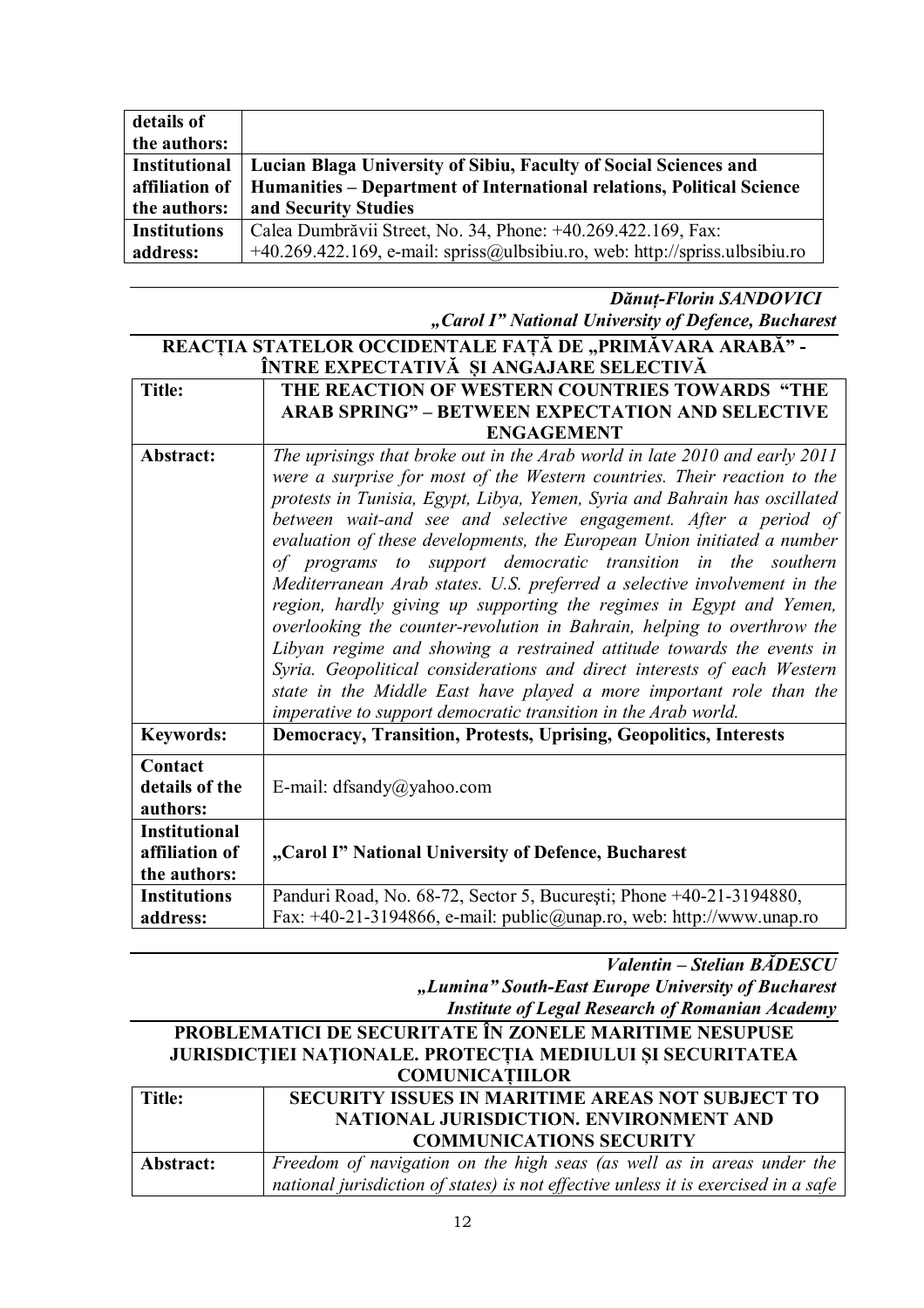|                      | convenient. Although committed with caution in this way, states have tried<br>to consolidate, and particularly the agreement, on the one hand, the<br>minimum rules regarding seaworthiness of vessels and crew qualification<br>and, on the other hand, the conditions of navigation. |
|----------------------|----------------------------------------------------------------------------------------------------------------------------------------------------------------------------------------------------------------------------------------------------------------------------------------|
| <b>Keywords:</b>     | Public international law, International environmental law, Maritime                                                                                                                                                                                                                    |
|                      | areas not subject to national jurisdiction                                                                                                                                                                                                                                             |
| Contact              |                                                                                                                                                                                                                                                                                        |
| details of the       | E-mail: valentinbadescu $\omega$ yahoo.com                                                                                                                                                                                                                                             |
| authors:             |                                                                                                                                                                                                                                                                                        |
| <b>Institutional</b> |                                                                                                                                                                                                                                                                                        |
| affiliation of       | Lumina - The University of South-East Europe                                                                                                                                                                                                                                           |
| the authors:         |                                                                                                                                                                                                                                                                                        |
| <b>Institutions</b>  | Sos. Colentina nr. 64b, Sector 2, 021187 București, Tel: 0212403022                                                                                                                                                                                                                    |
| address:             |                                                                                                                                                                                                                                                                                        |

#### *Lucian GIURA (1) Faculty of Social Sciences and Humanities Lucian Blaga University of Sibiu Maura Geraldina GIURA (2) Faculty of Social Sciences and Humanities Lucian Blaga University of Sibiu*

#### **CAUZELE ŞI ECOUL INTERNAŢIONAL AL DEMISIEI CANCELARULUI WILLY BRANDT. PERSPECTIVA DIPLOMATICĂ ROMÂNEASCĂ**

| <b>Title:</b>                                          | THE CAUSES AND THE INTERNATIONAL ECHO OF WILLY                                                                                                                                                                                                                                                                                                                                                                                                                                                                                                                                                                                                                                                                                                                                                                              |
|--------------------------------------------------------|-----------------------------------------------------------------------------------------------------------------------------------------------------------------------------------------------------------------------------------------------------------------------------------------------------------------------------------------------------------------------------------------------------------------------------------------------------------------------------------------------------------------------------------------------------------------------------------------------------------------------------------------------------------------------------------------------------------------------------------------------------------------------------------------------------------------------------|
|                                                        | <b>BRANDT'S RESIGNATION</b>                                                                                                                                                                                                                                                                                                                                                                                                                                                                                                                                                                                                                                                                                                                                                                                                 |
| Abstract:                                              | The desecretization of some important fonds from the archives of the<br>Romanian Ministry of Foreign Affairs as well as the bibligraphy and the<br>related information constitute the informational basis of the present article<br>dedicated to a problem dealing with contemporary history. The theme of<br>the article refers to "Gunter Guillaume Affair", which, besides other<br>internal problems of Western Germany, caused the resignation of Willy<br>Brandt. This study includes testimonies of some Romanian diplomats,<br>accredited in some of the world's capitals, testimonies referring to this<br>case. All the information sent to the Romanian MAE from Bucharest<br>represents an evident proof of the interest with which the events from<br>Western Germany were watched by our rulers of the moment |
| <b>Keywords:</b>                                       | Germany, Chancellor, Willy Brandt, Günther Guillaume, Espionaj,<br><b>Resignation, Diplomacy.</b>                                                                                                                                                                                                                                                                                                                                                                                                                                                                                                                                                                                                                                                                                                                           |
| Contact<br>details of the<br>authors:                  | E-mail: luciangiura1950@yahoo.ro (1), mauragiura@yahoo.com (2)                                                                                                                                                                                                                                                                                                                                                                                                                                                                                                                                                                                                                                                                                                                                                              |
| <b>Institutional</b><br>affiliation of<br>the authors: | Faculty of Social Sciences and Humanities, Lucian Blaga University of<br><b>Sibiu</b>                                                                                                                                                                                                                                                                                                                                                                                                                                                                                                                                                                                                                                                                                                                                       |
| <b>Institutions</b><br>address:                        | Bd. Victoriei Nr.5-7, Sibiu, 550024, România, tel.: +40-(269) 21.60.68fax:<br>$+40-(269)$<br>23.29.66,<br>E-mail: socioumane@ulbsibiu.ro<br>Web: http://socioumane.ulbsibiu.ro                                                                                                                                                                                                                                                                                                                                                                                                                                                                                                                                                                                                                                              |